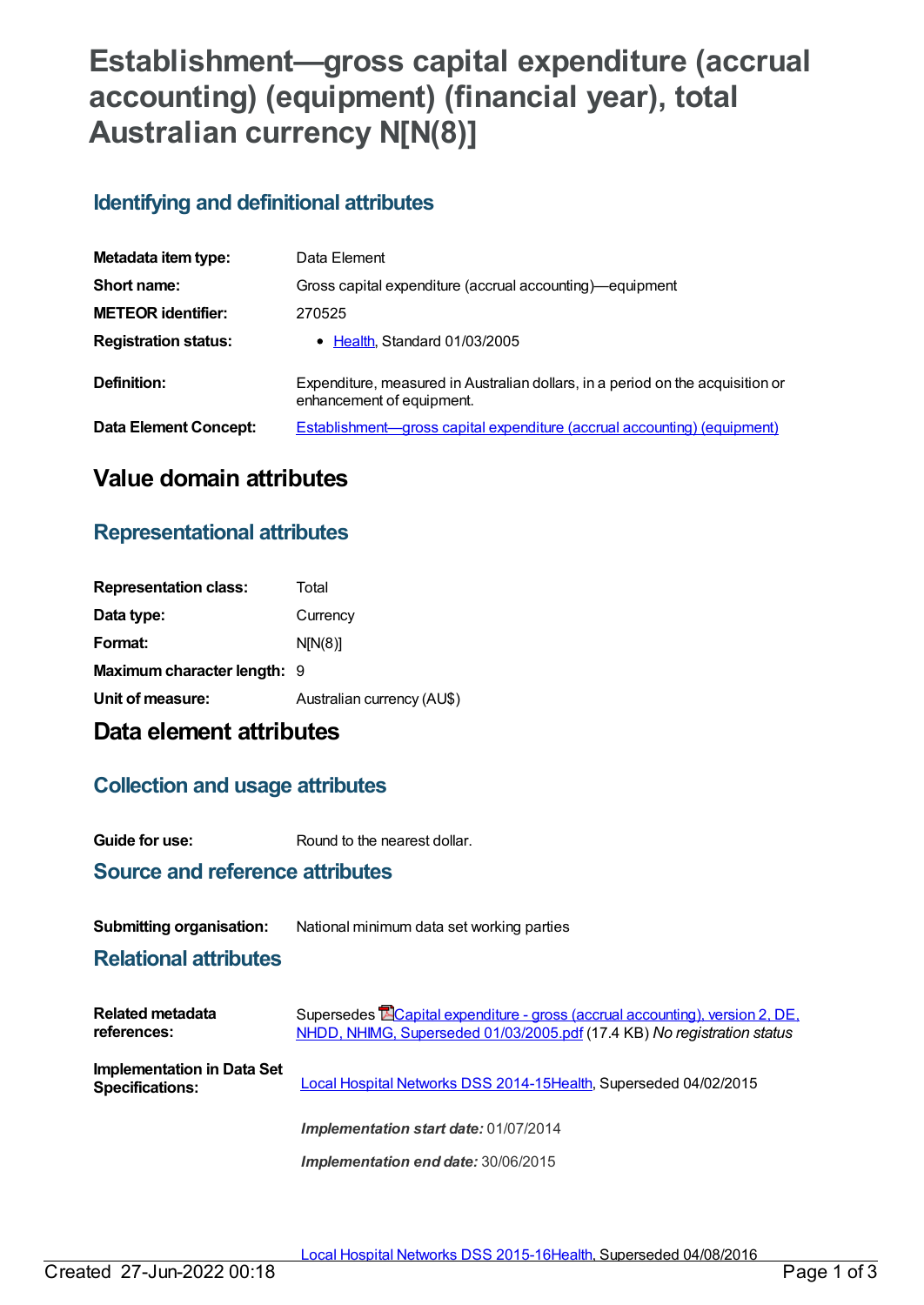*Implementation start date:* 01/07/2015 *Implementation end date:* 30/06/2016

Local Hospital [Networks](https://meteor.aihw.gov.au/content/618892) NBEDS 2016–1[7Health](https://meteor.aihw.gov.au/RegistrationAuthority/12), Superseded 03/11/2016

*Implementation start date:* 01/07/2016 *Implementation end date:* 30/06/2017

Public hospital [establishments](https://meteor.aihw.gov.au/content/273047) NMDS[Health](https://meteor.aihw.gov.au/RegistrationAuthority/12), Superseded 21/03/2006

*Implementation start date:* 01/07/2005 *Implementation end date:* 30/06/2006

Public hospital [establishments](https://meteor.aihw.gov.au/content/334285) NMDS[Health](https://meteor.aihw.gov.au/RegistrationAuthority/12), Superseded 23/10/2006

*Implementation start date:* 01/07/2006 *Implementation end date:* 30/06/2007

Public hospital [establishments](https://meteor.aihw.gov.au/content/345139) NMDS 2007-08[Health](https://meteor.aihw.gov.au/RegistrationAuthority/12), Superseded 05/02/2008

*Implementation start date:* 01/07/2007 *Implementation end date:* 30/06/2008

Public hospital [establishments](https://meteor.aihw.gov.au/content/362302) NMDS 2008-09[Health](https://meteor.aihw.gov.au/RegistrationAuthority/12), Superseded 03/12/2008

*Implementation start date:* 01/07/2008 *Implementation end date:* 30/06/2009

Public hospital [establishments](https://meteor.aihw.gov.au/content/374924) NMDS 2009-10[Health](https://meteor.aihw.gov.au/RegistrationAuthority/12), Superseded 05/01/2010

*Implementation start date:* 01/07/2009

Public hospital [establishments](https://meteor.aihw.gov.au/content/386794) NMDS 2010-11[Health](https://meteor.aihw.gov.au/RegistrationAuthority/12), Superseded 18/01/2011

*Implementation start date:* 01/07/2010 *Implementation end date:* 30/06/2011